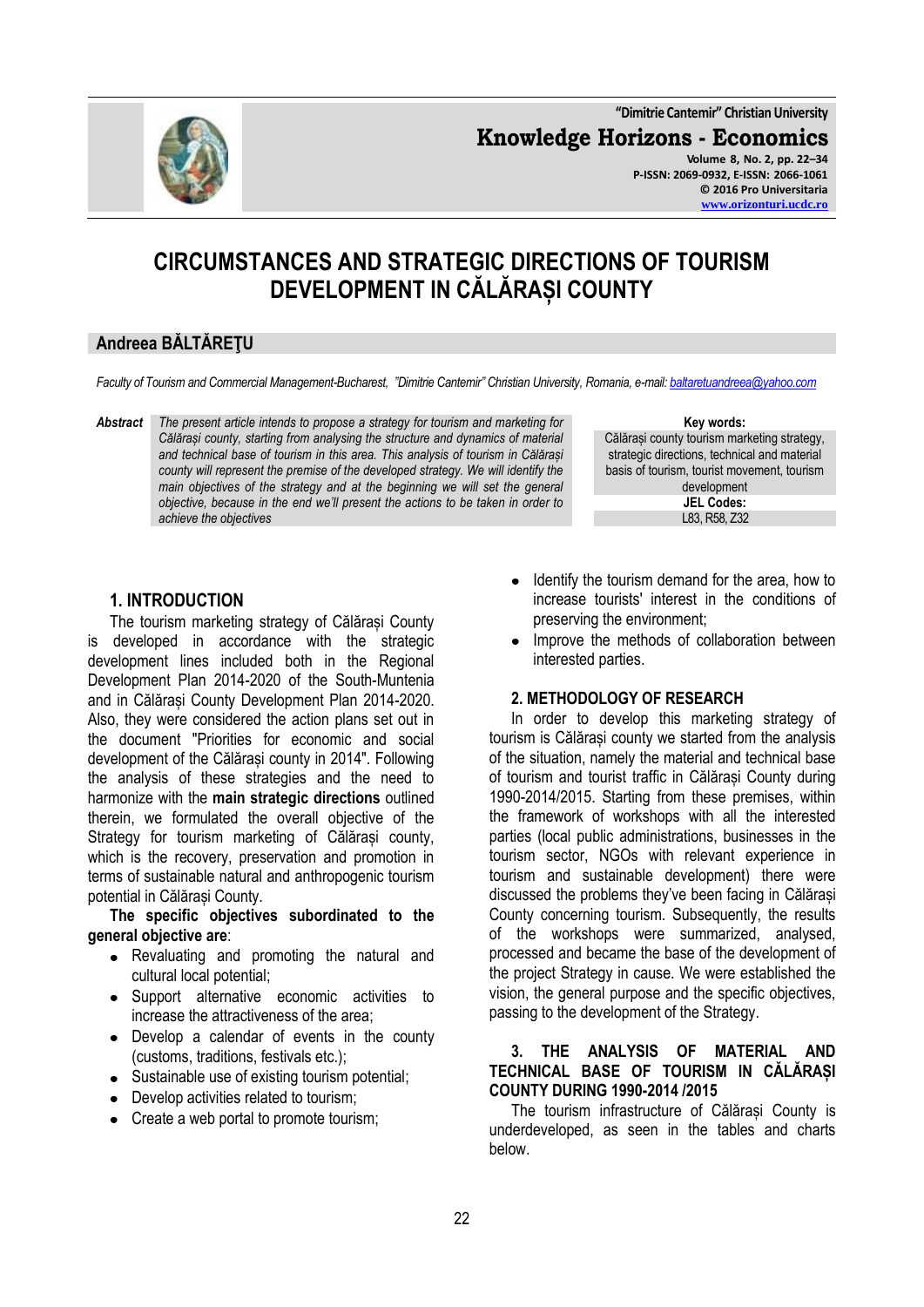|                                     |      |      |      |                |                          |                |                |      |      | - number - |  |  |
|-------------------------------------|------|------|------|----------------|--------------------------|----------------|----------------|------|------|------------|--|--|
| Type of establishment of            | Year |      |      |                |                          |                |                |      |      |            |  |  |
| touristic reception                 | 1990 | 1995 | 2000 | 2005           | 2010                     | 2011           | 2012           | 2013 | 2014 | 2015       |  |  |
| <b>Hotels</b>                       | 6    | 2    | 2    | 3              |                          |                | 1              |      | 3    | 3          |  |  |
| <b>Hostels</b>                      |      |      |      |                |                          | $\overline{2}$ | $\overline{2}$ |      |      |            |  |  |
| Inns and motels                     | ۰    |      | 2    | ٠              | ٠                        |                | ۰              | ۰    | ۰    |            |  |  |
| <b>Motels</b>                       |      |      |      | $\overline{2}$ | 4                        | 4              | 5              | 5    | 5    | 5          |  |  |
| <b>Bungalows</b>                    |      |      |      | ۰              | 4                        | 4              | 1              |      |      | 14         |  |  |
| Camping                             | 3    |      |      | -              | $\overline{\phantom{0}}$ |                | ٠              | -    | -    |            |  |  |
| Touristic halting places            |      |      |      |                | 1                        |                | $\blacksquare$ |      |      |            |  |  |
| Houselet type unit                  |      |      |      |                |                          | 4              | 1              |      |      |            |  |  |
| <b>Touristic boarding houses</b>    | ٠    |      |      |                | 4                        | $\overline{2}$ | 3              | 3    | 3    | 3          |  |  |
| <b>Agroturistic boarding houses</b> |      |      |      |                | 2                        | 3              | 3              | 3    | 3    | 3          |  |  |
| <b>Total</b>                        | 9    | 3    | 5    | 7              | 11                       | 14             | 16             | 15   | 17   | 29         |  |  |

### *Table 1.* **Establishments of touristic reception with functions of tourist's accommodation by type of establishment, in Călărași county, in the period 1990-2015**

*Source:* [https://statistici.insse.ro;](https://statistici.insse.ro/) data resulting from the processing of information

In the period 2005-2015 the development of motels registered positive results, an increase of 3 units due to the specific activities in this county, mainly transit. But the

most spectacular growth belongs to bungalows, showing an increase of 13 units in 2015 compared to 2014.



*Figure 1.* **The number of hotels and the total units of accommodation from Călărași county, in the period 1990-2015**

In Table 1 we observe that in Călărași County the number of accommodation units increased from 9 in 1990 to 29 in 2015, a threefold increase in the number of tourist accommodation.

If in 1990 there were 6 hotels in Călărași County, they were reduced to half in 2015. It was a period of 5 years (2009-2013) when in Călărași County there was only one hotel, an inadmissible situation for a wellrepresented county with tourism potential.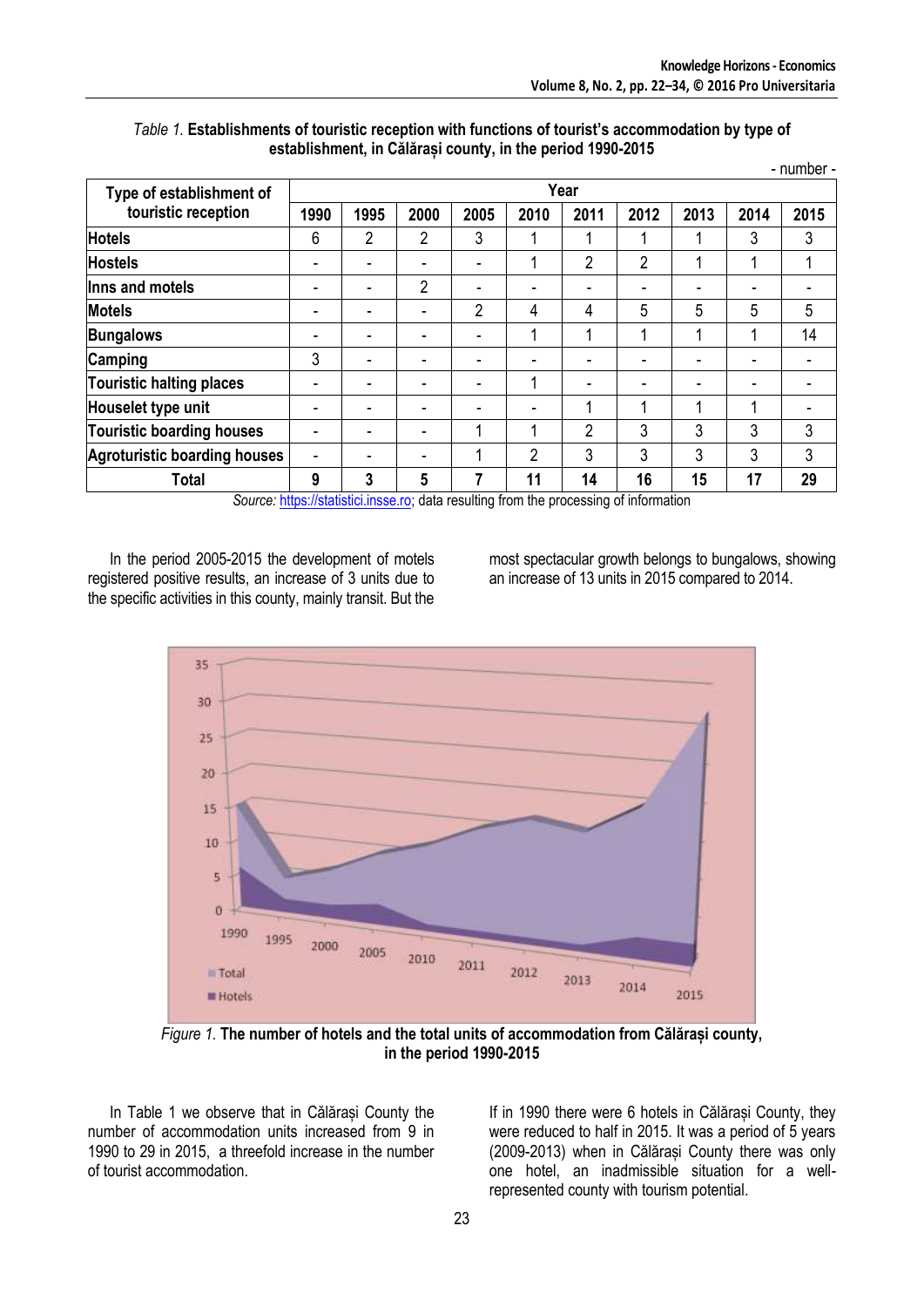|                                            |      |      |      |      |      |      |      |      |      | - places - |
|--------------------------------------------|------|------|------|------|------|------|------|------|------|------------|
| Type of establishment of                   |      |      |      |      | Year |      |      |      |      |            |
| touristic reception                        | 1990 | 1995 | 2000 | 2005 | 2010 | 2011 | 2012 | 2013 | 2014 | 2015       |
| <b>Hotels</b>                              | 496  | 299  | 303  | 473  | 206  | 206  | 206  | 206  | 406  | 406        |
| <b>Hostels</b>                             | ۰    | ۰    |      | ۰    | 40   | 53   | 53   | 84   | 84   | 84         |
| Inns and motels                            |      |      | 36   | -    |      |      |      |      |      |            |
| <b>Motels</b>                              | ٠    |      | ۰    | 39   | 212  | 212  | 233  | 233  | 233  | 233        |
| <b>Bungalows</b>                           | ۰    | ۰    |      | ۰    | 8    | 8    | 8    | 8    | 8    | 34         |
| Camping                                    | 60   |      |      |      |      |      |      |      |      |            |
| <b>Touristic halting places</b>            | ۰    | ۰    |      | ٠    | 26   |      |      | ٠    | ۰    |            |
| Houselet type unit                         | ۰    | ۰    |      |      | ۰    | 26   | 26   | 26   | 26   |            |
| <b>Touristic boarding houses</b>           | ۰    |      |      | 20   | 8    | 16   | 46   | 46   | 46   | 46         |
| <b>Agroturistic boarding houses</b>        | ۰    |      | ۰    | 14   | 34   | 40   | 40   | 40   | 40   | 40         |
| <b>Total</b><br>and a company of the state | 556  | 346  | 359  | 546  | 534  | 561  | 612  | 643  | 843  | 843        |

### *Table 2.* **Existing touristic accommodation capacity by type pf establishments, in Călărași county, in the period 1990-2015**

*Source:* [https://statistici.insse.ro;](https://statistici.insse.ro/) data resulting from the processing of information

In terms of accommodation capacity in Călărași county, the situation is similar to that relating to accommodation units, meaning a very small number of beds, the smallest at regional and national level. Even if the number of hotels was reduced to half in the reviewed period, the number of beds was reduced by only 90 encouraging facts for this county in the sense of positive developments in the near future. In 2015, 48.16% of the total number of beds belongs to hotels, hostels 9.96%, 27.64% motels, bungalows 4.03%, 5.46% and 4.75% to lodging houses of rural tourism.



*Figure 2.* **The total number of accommodation units in Călărași county, in the period 1990-2015**

In Călărași County, the number of units registered an increase from 556 in 1990 to 843 in 2015, respectively 287 places more. The highest value of 2015 is recorded in hotels (406) and motels (233), indicating a transit area. In 2014, the previous year, the number of beds increased by only 200 due to the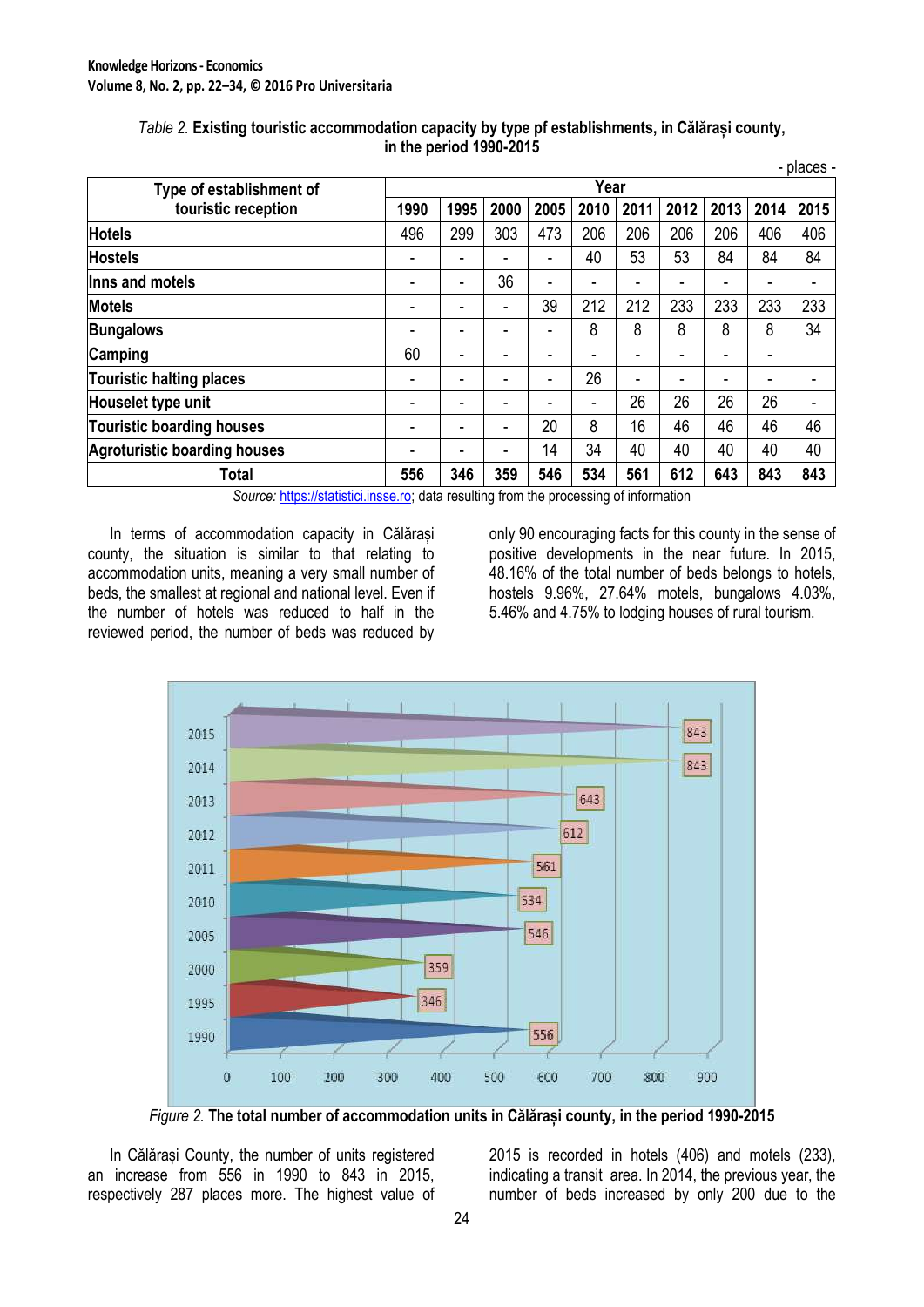- places-days -

growth registered in hotels, with the opening of two new hotels. Otherwise, the number of beds is the same for other types of accommodation analysed. Regarding 2015 compared to 2014, the accommodation capacity situation is the same, except the number of beds in bungalows (+26 places) and touristic boarding houses that have been decommissioned.

| Table 3. Touristic accommodation capacity in function by type of establishments, |
|----------------------------------------------------------------------------------|
| in Călărași county, in the period 1991-2014                                      |

|                                     |        |                          |        |                          |                          |        |        | .      |        |  |  |  |
|-------------------------------------|--------|--------------------------|--------|--------------------------|--------------------------|--------|--------|--------|--------|--|--|--|
| Type of establishment of touristic  | Year   |                          |        |                          |                          |        |        |        |        |  |  |  |
| reception                           | 1991   | 1995                     | 2000   | 2005                     | 2010                     | 2011   | 2012   | 2013   | 2014   |  |  |  |
| <b>Hotels</b>                       | 124670 | 100954                   | 116540 | 169126                   | 75190                    | 75190  | 75396  | 87390  | 148190 |  |  |  |
| <b>Hostels</b>                      |        | -                        |        |                          | 14600                    | 14600  | 14640  | 22696  | 25536  |  |  |  |
| llnns and motels                    | 2140   |                          | 13176  | $\overline{\phantom{0}}$ |                          |        |        |        |        |  |  |  |
| <b>Motels</b>                       |        | -                        | 13176  | 14235                    | 77380                    | 77380  | 83011  | 85045  | 85045  |  |  |  |
| <b>Bungalows</b>                    |        |                          |        |                          | 2920                     | 2920   | 2920   | 2920   | 5312   |  |  |  |
| Touristic halting places            |        | -                        |        |                          | 7956                     |        |        |        |        |  |  |  |
| Houselet type unit                  |        | $\overline{\phantom{0}}$ |        |                          | $\overline{\phantom{a}}$ | 9438   | 9464   | 9490   | 7072   |  |  |  |
| Touristic boarding houses           |        | $\blacksquare$           | 8320   | 7300                     | 2920                     | 3292   | 12876  | 14642  | 7300   |  |  |  |
| <b>Agroturistic boarding houses</b> |        | $\overline{\phantom{0}}$ |        | 5110                     | 10604                    | 7706   | 3660   | 1180   |        |  |  |  |
| Total                               | 126810 | 118015                   | 138036 | 195771                   | 191570                   | 190526 | 201967 | 223363 | 278455 |  |  |  |

*Source:* [https://statistici.insse.ro;](https://statistici.insse.ro/) data resulting from the processing of information

During the period 1991-2014 the accommodation capacity available in Călărași county registered a significant evolution, the highest values being registered in the years: 2000, 2005, 2006, 2007, 2009, 2010, 2011, 2012, 2013 and 2014- the top of the evolution.

## **4. THE TOURISTIC DEMAND**

The tourists demand in Călărași county is mostly for the hotels as accommodation facilities.

### *Table 4.* **Arrivals of tourists accommodated in the structure of tourist's reception by type of accommodation, in Călărași county, in the period 1990-2014**

|                                     |       |       |       |       |                |       |       |       | - persons - |  |  |
|-------------------------------------|-------|-------|-------|-------|----------------|-------|-------|-------|-------------|--|--|
| Type of establishment of            | Year  |       |       |       |                |       |       |       |             |  |  |
| touristic reception                 | 1990  | 1995  | 2000  | 2005  | 2010           | 2011  | 2012  | 2013  | 2014        |  |  |
| <b>Hotels</b>                       | 58626 | 8010  | 8756  | 10753 | 7464           | 7119  | 6662  | 5298  | 10886       |  |  |
| <b>Hostels</b>                      |       |       |       |       | 176            | 168   | 107   | 140   | 719         |  |  |
| Inns and motels                     |       |       | 1079  |       |                |       |       |       |             |  |  |
| <b>Motels</b>                       |       | ٠     | 1079  | 677   | 1934           | 2201  | 3076  | 2448  | 2500        |  |  |
| <b>Bungalows</b>                    |       |       |       |       | 75             | 140   | 173   | 118   | 434         |  |  |
| Camping                             | 1917  |       |       |       |                |       |       |       |             |  |  |
| Touristic halting places            |       |       |       | -     | 435            |       |       |       |             |  |  |
| Houselet type unit                  |       |       |       |       | $\blacksquare$ | 596   | 1069  | 2328  | 829         |  |  |
| Touristic boarding houses           |       |       | 277   | 279   | 223            | 268   | 785   | 650   | 489         |  |  |
| <b>Agroturistic boarding houses</b> |       |       |       | 5     | 293            | 165   | 57    | 53    |             |  |  |
| Total<br>$\sim$<br>1.11             | 60543 | 10284 | 10112 | 11714 | 10600          | 10657 | 11929 | 11035 | 15587       |  |  |

*Source:* [https://statistici.insse.ro;](https://statistici.insse.ro/) data resulting from the processing of information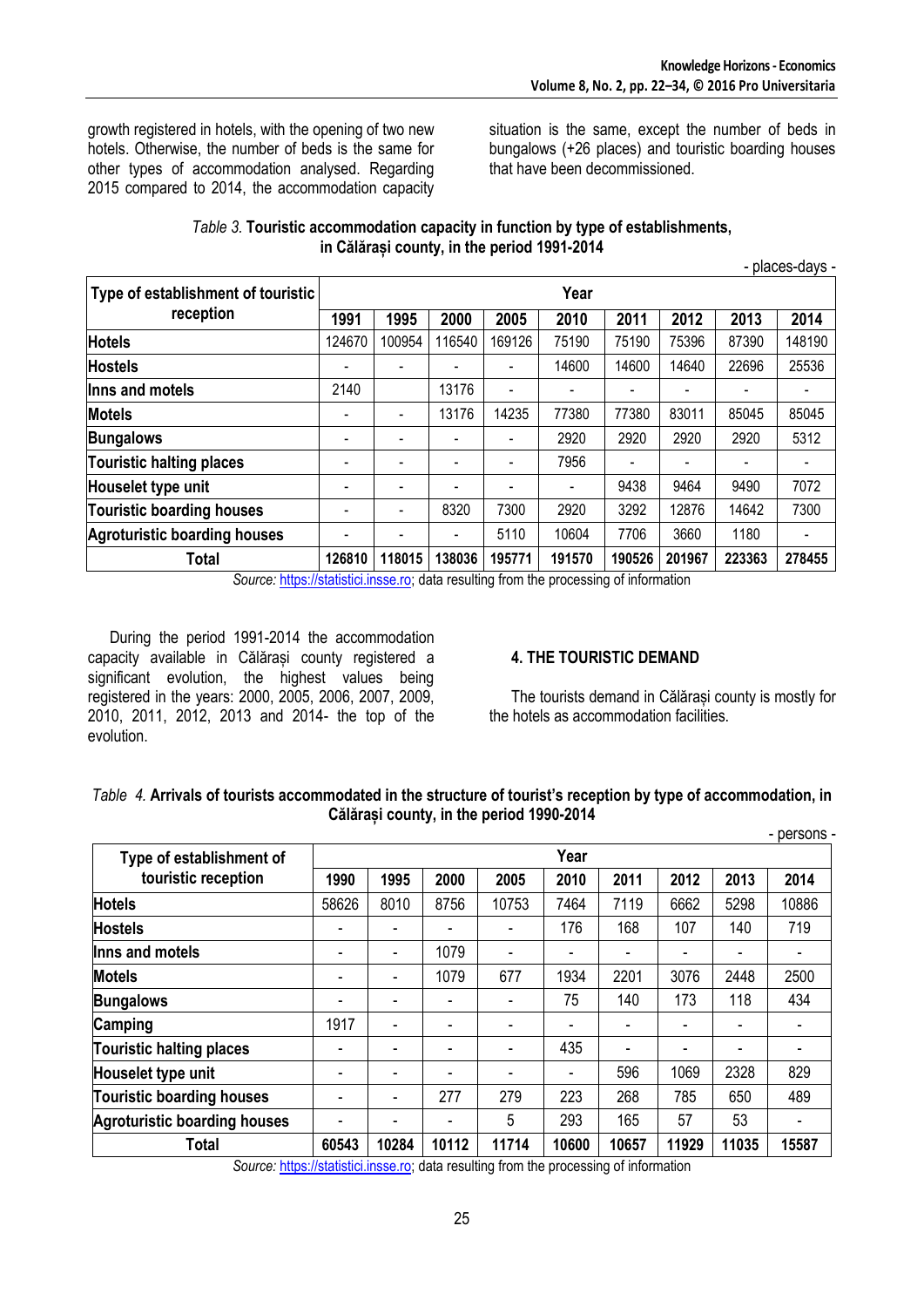From Table 4 we note that in 2014 the largest number of tourists was recorded in hotels (10886), followed by motels (2500) and houselet type units (829). The smallest number of tourists was recorded in bungalows (434).

If we consider the year of grace 1990 and 2014, we see that the number of tourists staying in hotels was reduced by 47 740 people. A comparison of 2013 with 2012 reveals that, with one exception-the hostels, the

number of tourists accommodated was reduced in all the receiving structures analysed. In 2014 to 2013 there has been a doubling in the number of tourists staying in hotels, an increase of more than 5 times in hostels. where a tripling was registered in bungalows. Otherwise, the indicator analysed in this case shows downward trends (houselet type unit, touristic boarding houses and agroturistic boarding houses).

#### *Table 5.* **Arrivals of tourists accommodated in the structure of tourist's reception by type of accommodation, type of tourists, in Călărași county, in the period 1990-2014**

|                  |       |       |                                                              |       |       |       |       |       | - persons - |  |  |  |
|------------------|-------|-------|--------------------------------------------------------------|-------|-------|-------|-------|-------|-------------|--|--|--|
| Type of tourists | Year  |       |                                                              |       |       |       |       |       |             |  |  |  |
|                  | 1990  | 1995  | 2000                                                         | 2005  | 2010  | 2011  | 2012  | 2013  | 2014        |  |  |  |
| Total            | 60543 | 10284 | 10112                                                        | 11714 | 10600 | 10657 | 11929 | 11035 | 15587       |  |  |  |
| Romanian         | 60050 | 9502  | 9305                                                         | 9704  | 8258  | 8487  | 10237 | 9200  | 12322       |  |  |  |
| Foreign          | ٠     | -     | $\overline{\phantom{0}}$                                     | -     | 2342  | 2170  | 1692  | 1835  | 3535        |  |  |  |
|                  |       |       | $\mathbf{Q}$ and the same state of the state of $\mathbf{Q}$ |       |       |       |       |       |             |  |  |  |

*Source:* [https://statistici.insse.ro](https://statistici.insse.ro/)

In Călărași county, the foreign tourists were registered in accommodation only since 2006, and from then until 2014, their number has declined. In respect of Romanian tourists, their number was reduced by 47 728 people in 2014 compared with 1990.



As it happens at regional and county level, in Călărași County dominates the Romanian tourists (79.05%) at a rate much higher than the foreign tourists (20.95%), 2014.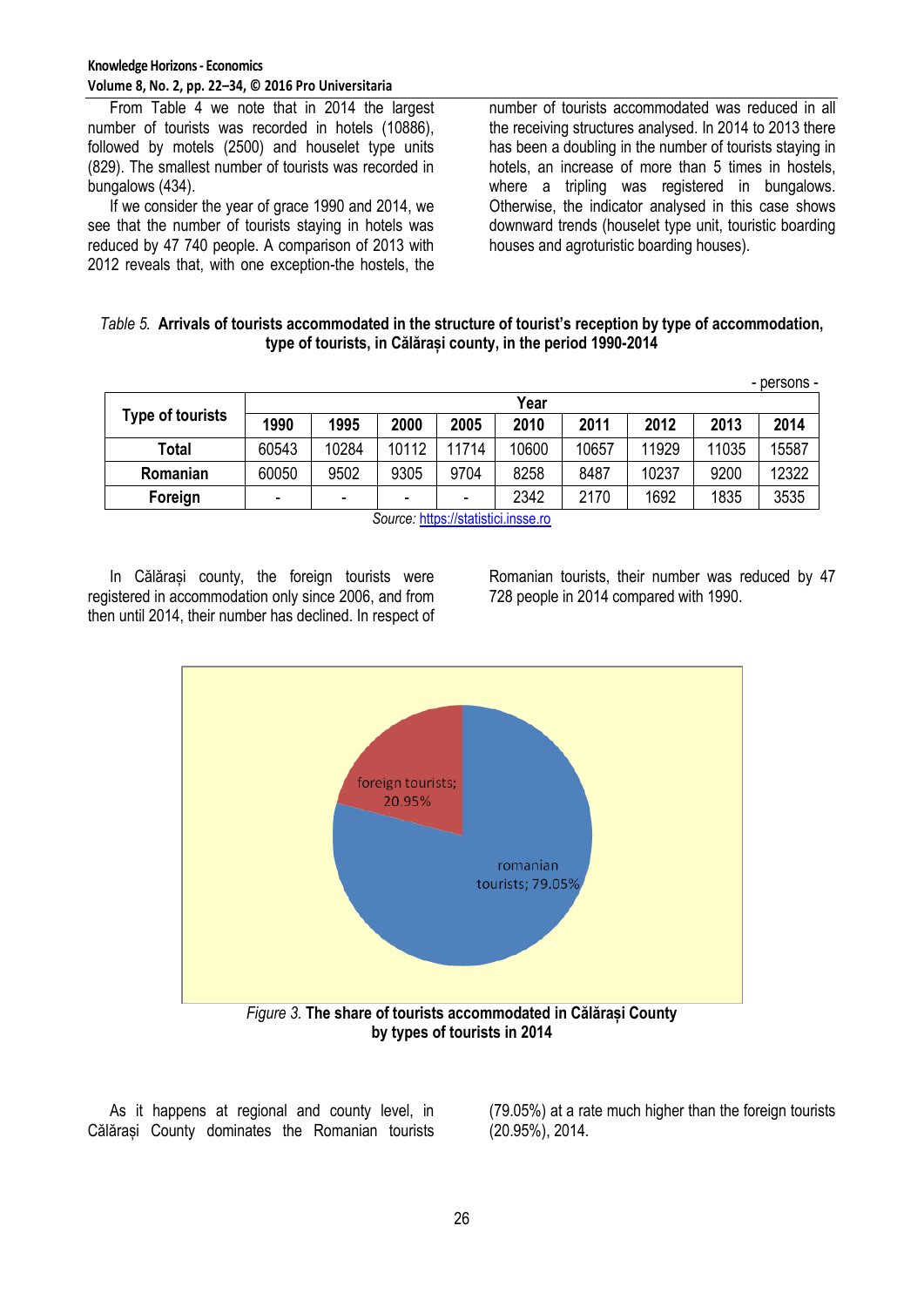|                                     |        |       |                          |       |                |       |       |       | - number - |  |  |
|-------------------------------------|--------|-------|--------------------------|-------|----------------|-------|-------|-------|------------|--|--|
| Type of establishment of            | Year   |       |                          |       |                |       |       |       |            |  |  |
| touristic reception                 | 1990   | 1995  | 2000                     | 2005  | 2010           | 2011  | 2012  | 2013  | 2014       |  |  |
| <b>Hotels</b>                       | 103869 | 26625 | 24951                    | 49760 | 12847          | 14226 | 15102 | 18050 | 20342      |  |  |
| <b>Hostels</b>                      |        |       |                          |       | 395            | 444   | 464   | 649   | 1343       |  |  |
| Inns and motels                     | -      |       | 1601                     |       |                | -     |       |       |            |  |  |
| <b>Motels</b>                       |        |       | 1601                     | 2012  | 11665          | 16872 | 12252 | 9536  | 8009       |  |  |
| <b>Bungalows</b>                    |        |       |                          |       | 268            | 266   | 387   | 305   | 613        |  |  |
| Camping                             | 2917   |       |                          |       |                | -     |       |       |            |  |  |
| <b>Touristic halting places</b>     | -      |       |                          |       | 623            | ۰     | -     |       |            |  |  |
| Houselet type unit                  |        |       | $\overline{\phantom{0}}$ |       | $\blacksquare$ | 838   | 1313  | 2543  | 1343       |  |  |
| <b>Touristic boarding houses</b>    |        |       | 2890                     | 1145  | 707            | 491   | 1971  | 3120  | 3845       |  |  |
| <b>Agroturistic boarding houses</b> |        |       |                          | 10    | 1065           | 486   | 161   | 110   |            |  |  |
| <b>Total</b><br>.                   | 106786 | 29709 | 29442                    | 52927 | 27570          | 33623 | 31650 | 34313 | 35495      |  |  |

### *Table 6.* **Staying overnight in the establishments of touristic reception, in Călărași county, in the period 1990-2014**

*Source:* [https://statistici.insse.ro;](https://statistici.insse.ro/) data resulting from the processing of information

Overnight stays of tourists in accommodation registered in Călărași County in 2014 reveals the following distribution: 57.31% in hotels 3.78% in hostels, 22.56% in motels, 1.73% in bungalows, 3.78% in houselet type units and 10.84% in boarding houses.

During the period analysed (1990-2014), the evolution in the number of overnight stays is following one trend, registering a fall of 71291, respectively 3 times less overnight stays.



*Figure 4.* **Number of overnight stays in Călărași county during the period 1990-2014**

During the analysed period (1990-2014), the highest number of overnight stays was registered in 1990 (103869) and in 2005 (52927), the evolution of the phenomenon being contradictory.

*Table 7.* **Length of stay, in Călărași county, in the period 1990-2014**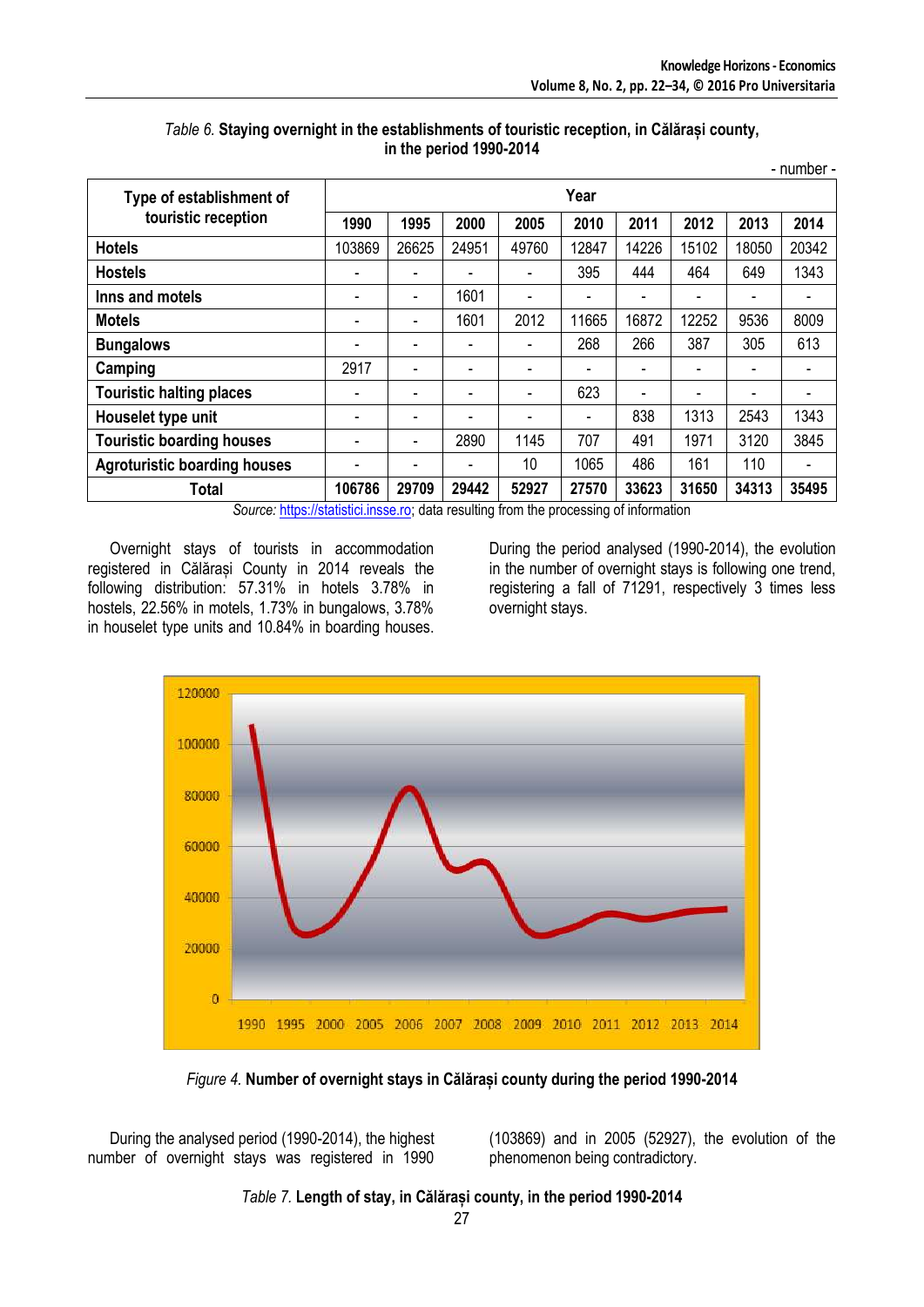|                                     |      |                          |       |      |      |      |      |      | - days - |  |  |
|-------------------------------------|------|--------------------------|-------|------|------|------|------|------|----------|--|--|
| Type of establishment of            | Year |                          |       |      |      |      |      |      |          |  |  |
| touristic reception                 | 1990 | 1995                     | 2000  | 2005 | 2010 | 2011 | 2012 | 2013 | 2014     |  |  |
| <b>Hotels</b>                       | 1.77 | 3.32                     | 2.85  | 4.63 | 1.72 | 2.00 | 2.27 | 3.41 | 1.87     |  |  |
| <b>Hostels</b>                      | ۰    | ۰                        | ۰     | ٠    | 2.24 | 2.64 | 4.34 | 4.64 | 1.87     |  |  |
| Inns and motels                     | ۰    | ۰                        | 1.48  | ۰    |      |      |      | -    |          |  |  |
| <b>Motels</b>                       | ۰    | $\overline{\phantom{a}}$ | 1.48  | 2.97 | 6.03 | 7.67 | 3.98 | 3.90 | 3.20     |  |  |
| <b>Bungalows</b>                    | ۰    | ۰                        | ۰     | ٠    | 3.57 | 1.90 | 2.24 | 2.58 | 1.41     |  |  |
| Camping                             | 1.52 | ۰                        | ۰     | ۰    |      | ۰    |      | ۰    |          |  |  |
| <b>Touristic halting places</b>     |      | ۰                        |       | ۰    | 1.43 | ۰    |      |      |          |  |  |
| Houselet type unit                  | ۰    | ۰                        |       | ۰    |      | 1.41 | 1.23 | 1.00 | 1.62     |  |  |
| <b>Touristic boarding houses</b>    | ۰    | -                        | 10.43 | 4.10 | 3.17 | 1.83 | 2.51 | 4.80 | 7.86     |  |  |
| <b>Agroturistic boarding houses</b> | -    | -                        |       | 2.00 | 3.63 | 2.95 | 2.82 | 2.08 |          |  |  |
| Total                               | 1.76 | 2.89                     | 2.91  | 4.52 | 2.60 | 3.16 | 2.65 | 3.11 | 2.28     |  |  |

*Source:* data resulting from the processing of information

The average length of stay calculated for hotels show that in the analyzed period, the highest value belongs to 2005 with 4.52 days and the lowest value was recorded in 1990 (1.76 days). The average length of stay was reduced for most of the accomodation units

(hotels, hostels, motels, bungalows) and in total (with - 0.83). The exceptions are the houselet type units (0.62) and the tourist boarding houses, where the value has almost doubled (from 4.80 days to 7.86 days).



*Figure 5.* **The average length of stay registered in 2014, by types of structures, Călărași county (days)**

In 2014, the highest value of the average stay was recorded in touristic boarding houses (7.86 days) and motels (3.20 days), while the lowest indicator was registered in bungalows (1.41 days).

## *Table 8.* **Index of net using the touristic accommodation capacity in function by type of establishments, in Călărași county, in the period 1995-2014**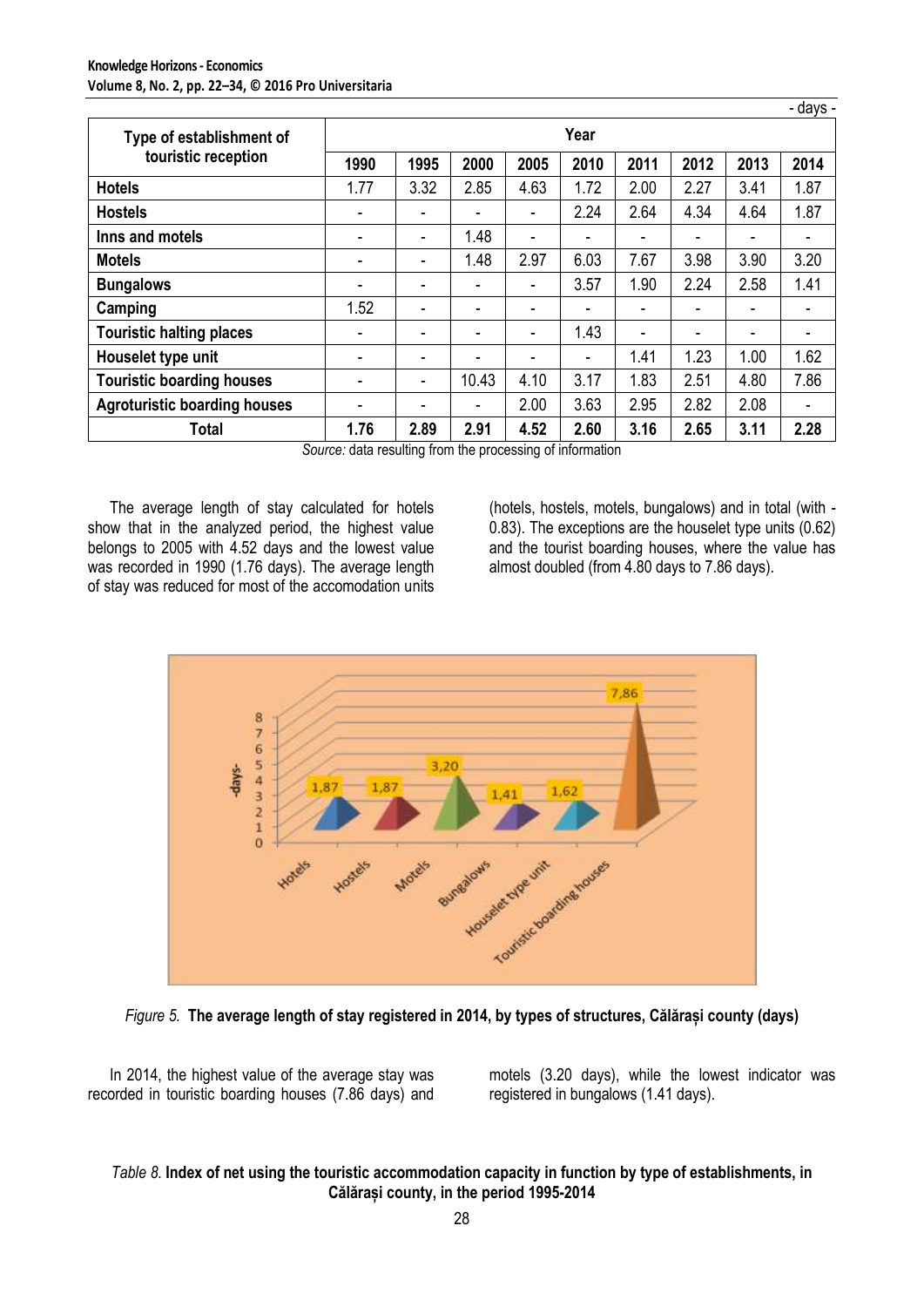|                                     |       |       |       |       |                          |       |       | - % - |  |  |  |
|-------------------------------------|-------|-------|-------|-------|--------------------------|-------|-------|-------|--|--|--|
| Type of establishment of            | Year  |       |       |       |                          |       |       |       |  |  |  |
| touristic reception                 | 1995  | 2000  | 2005  | 2010  | 2011                     | 2012  | 2013  | 2014  |  |  |  |
| <b>Hotels</b>                       | 26.37 | 21.41 | 29.42 | 17.09 | 18.92                    | 20.03 | 20.65 | 13.73 |  |  |  |
| <b>Hostels</b>                      | ٠     |       |       | 2.71  | 3.04                     | 3.17  | 2.86  | 5.26  |  |  |  |
| Inns and motels                     | ٠     | 12.15 | ۰     |       | ۰                        |       |       |       |  |  |  |
| <b>Motels</b>                       |       | 12.15 | 14.13 | 15.07 | 21.80                    | 14.76 | 11.21 | 9.42  |  |  |  |
| <b>Bungalows</b>                    | ۰     |       | ۰     | 9.18  | 9.11                     | 13.25 | 10.45 | 11.54 |  |  |  |
| Touristic halting places            | ٠     |       |       |       | $\overline{\phantom{0}}$ |       |       |       |  |  |  |
| Houselet type unit                  |       |       |       |       | 8.88                     | 13.87 | 26.80 | 18.99 |  |  |  |
| <b>Touristic boarding houses</b>    | ٠     | 34.74 | 15.68 | 7.83  | 14.91                    | 15.31 | 21.31 | 52.67 |  |  |  |
| <b>Agroturistic boarding houses</b> | ٠     |       |       | 10.04 | 6.31                     | 4.40  | 9.32  |       |  |  |  |
| <b>Total</b>                        | 25.17 | 21.33 | 27.04 | 14.39 | 17.65                    | 15.68 | 15.36 | 12.75 |  |  |  |

*Source:* data resulting from the processing of information

In 2014, the capacity rate used for accommodation in Călărași county has a value of only 12.75%, and in the analysed period (1995-2014) the highest value of the indicator analysed was registered in 2005, respective 27.04%.



*Figure 6.* **The evolution rate of the use of tourist accommodation capacity in operation by types of accommodation structures in Călărași county in the period 1995-2014**

In 2014, the highest rates of accommodation use by types of accommodation structures were registered by the houselet type units (18.99%) and the touristic boarding houses (52.67%).

#### **5. THE WORKFORCE IN TOURISM**

The personnel training in tourism is crucial both for those leading the business in tourism and also for the level of satisfaction of the tourist.

## *Table 9.* **Civil economically active population in accommodation and food service activities, by gender, in Călărași county, in the period 2008-2014**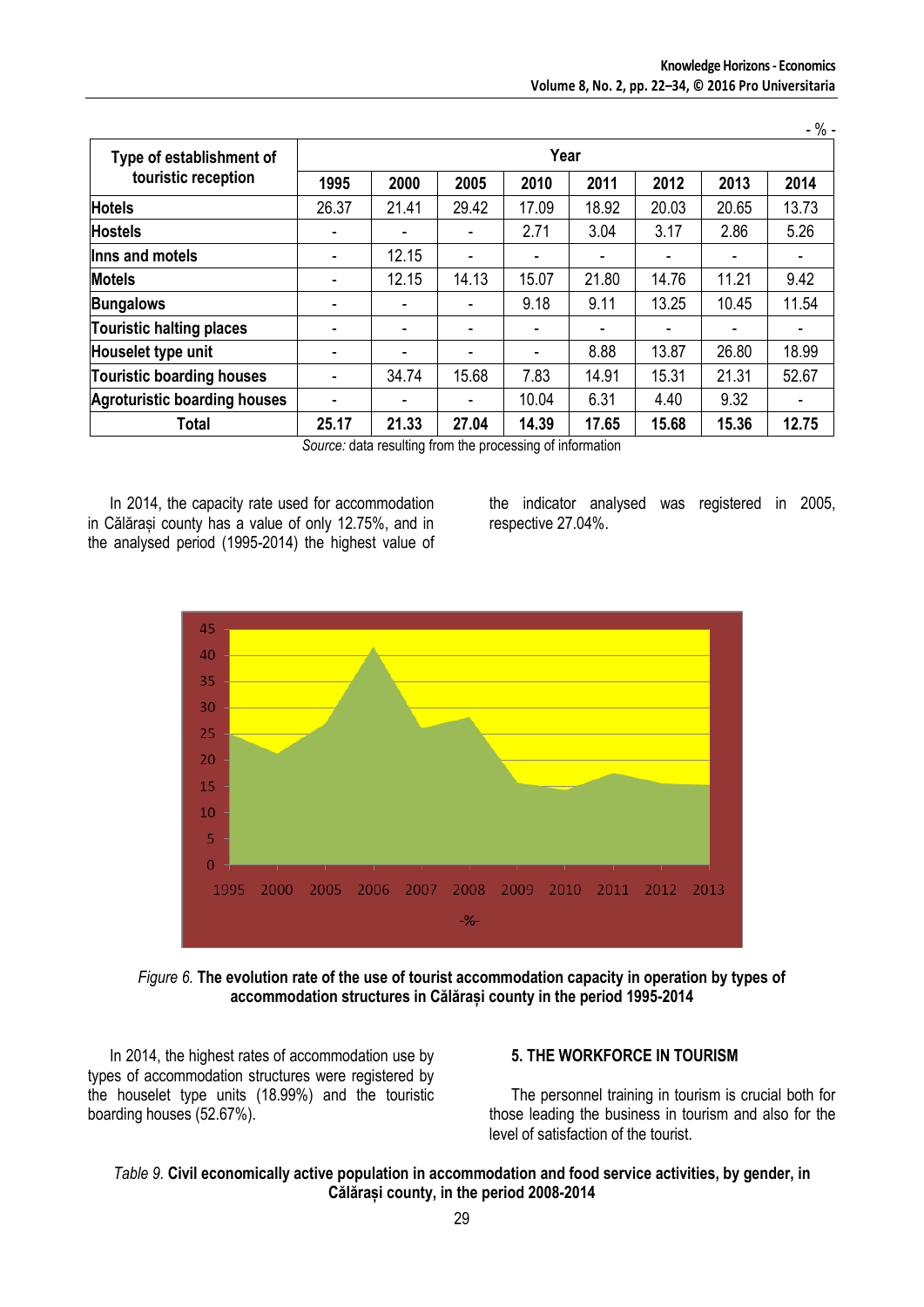|                                                     |        |                        |       |        |        |        |        | - thousands persons - |        |
|-----------------------------------------------------|--------|------------------------|-------|--------|--------|--------|--------|-----------------------|--------|
| <b>CANE Rev.2</b>                                   |        | <b>Total country</b>   |       |        |        | Year   |        |                       |        |
| (economic activities)                               | Gender | and county<br>Călărasi | 2008  | 2009   | 2010   | 2011   | 2012   | 2013                  | 2014   |
| <b>TOTAL</b>                                        | Total  | <b>TOTAL</b>           | 8747  | 8410.7 | 8371.3 | 8365.5 | 8569.6 | 8530.6                | 8431.7 |
| ٠                                                   | ۰.     | Călărasi               | 101.3 | 96.8   | 100.2  | 99.2   | 100.9  | 98.8                  | 95.8   |
| ٠                                                   | Female | <b>TOTAL</b>           | 4044  | 3964   | 3952.1 | 3977.3 | 4054.9 | 4005.8                | 3953.3 |
| ٠                                                   |        | Călărasi               | 51    | 50.3   | 50     | 50.6   | 51.5   | 50.6                  | 49     |
| <b>Accommodation and</b><br>food service activities | Total  | <b>TOTAL</b>           | 161.8 | 125.3  | 133.1  | 137.9  | 154.2  | 155.7                 | 164.5  |
| ٠                                                   |        | Călărași               | 0.8   | 0.7    | 2.1    | 1.7    | 0.9    | 0.8                   | 0.9    |
| ٠                                                   | Female | <b>TOTAL</b>           | 93.7  | 77.4   | 79.1   | 80.6   | 89.1   | 91.2                  | 97.6   |
| ٠                                                   | ٠      | Călărași               | 0.6   | 0.5    | 0.5    | 0.4    | 0.5    | 0.5                   | 0.7    |

*Source:* [https://statistici.insse.ro](https://statistici.insse.ro/)

During the period 2008-2014, the employment in hotels and restaurants from Călărași county has a constant evolution, respective 800 people employed in 2008 and 900 people in 2014. The number of employed population of females has increased in the same period registering an increase of 100 employees in 2014, 77.78% of total employees, being in the national trend.



*Figure 7.* **The civilian employment in hotels and restaurants from Călărași county during the period 2008-2014**

Reported to civilian employment in hotels and restaurants nationwide, Călărași county share is only 0.55% in 2014, which represent one of the causes of low rates for tourism demand indicators.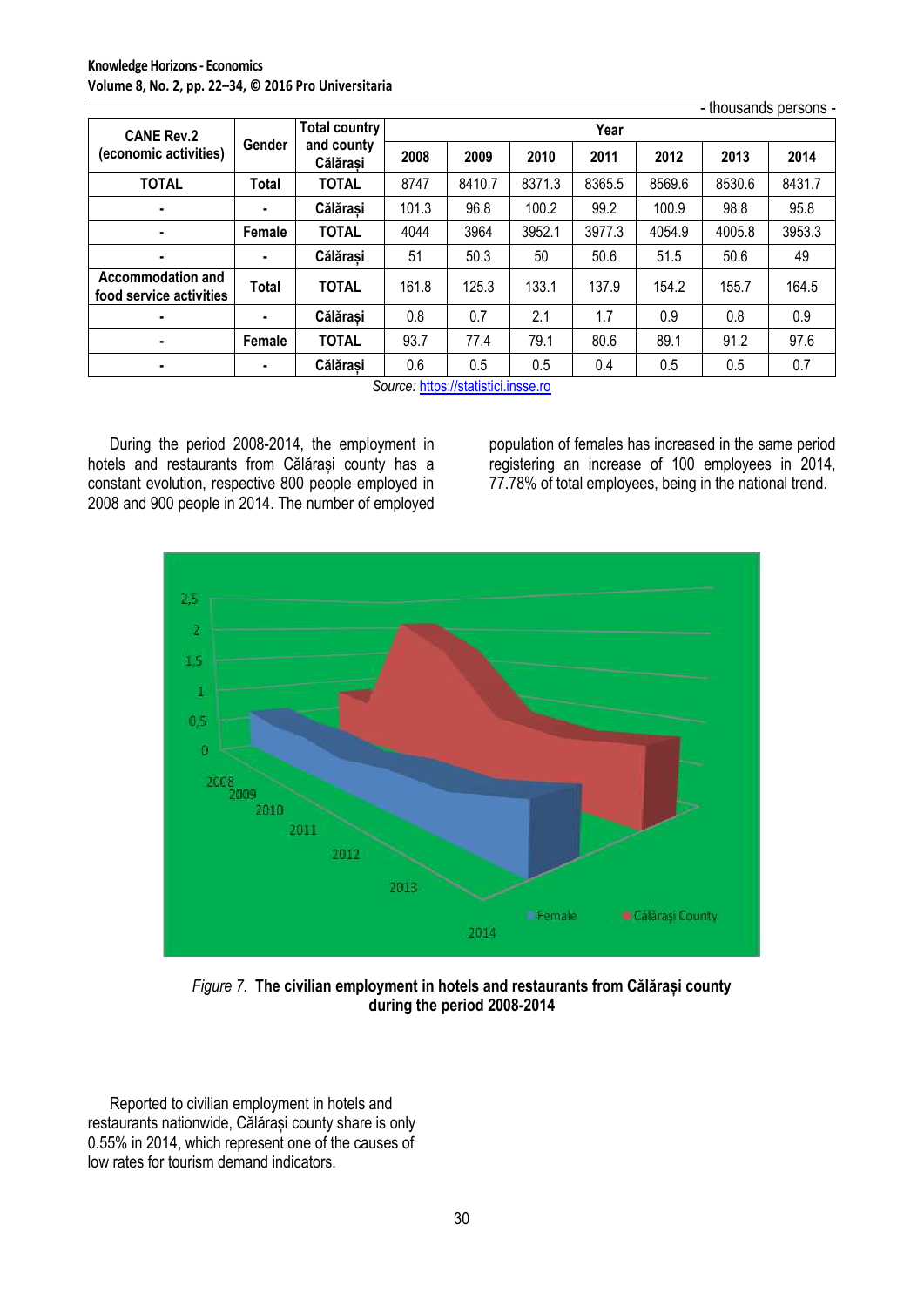## **6. STRATEGIC OBJECTIVES, MEASURES AND ACTIONS**

In order to achieve a superior value of tourism potential of Călărași County there will be set strategic objectives and measures and actions to be taken to achieve goals to increase the number of tourists and the importance of tourism for the county.

#### *a. Developing and promoting the local natural and cultural potential*

To achieve this goal, the following *measures* should be adopted and the following *activities* should be implemented:

- Improve the cross-border cooperation in tourism and related sectors;
- Create bilingual guides for tourists (Romanian-Bulgarian) that contain the sights located near the borders of the two countries, the tourism activities that can be carried out in these areas, including entertainment;
- Create informative materials and flyers that contain the sights of the area, the possibilities for leisure, ways of relaxation, recreation areas, rules of conduct (especially in the protected natural areas);
- Promote the area using posters and flyers in national and international hospitality networks;
- Make reports concerning the area and promote using specialized media (magazines and radio/TV for tourism promotion);
- Make documentaries which present the life of the species and the attractions of the area;
- Participate at tourism fairs in Bulgaria;
- Participate at local, national and even international tourism fairs;
- Promote a touristic circuit and related infrastructure around the chain of lakes from Mostistea Valley;
- Promoting forms of tourism that may take place during the calendar year, which do not accentuate seasonality phenomenon (cultural tourism, business tourism, religious tourism);
- Promote a religious tourism circuit of the county;
- Evaluate the natural heritage by creating touristic ports in the cities of Călăraşi and Oltenita;
- Promote various recreational activities that can take place on the Danube;
- Create info points and centres for tourists in the areas with intense tourist movement;
- Develop themed tours (Danube, fishing, hunting, traditions and culture, protected areas, islands, water meadows, local architecture, religion);
- Create a local brand "Danube of Călărăşi" to start from Călărăşi Danube story and reflect this history;
- $\bullet$ Promote ways of leisure on the Danube;
- Improve the management of the objectives and the touristic areas.

#### *b. Supporting alternative economic activities to increase the attractiveness of the area*

To achieve this goal, the following *measures* should be adopted and the following *activities* should be implemented:

- Develop the local tourism that will contribute to the increasing of the life standards of the local population;
- Delimitate in a clear and precise way the areas for sport hunting, under the current legislation;
- Arrange and equip areas for hunting. Thus, on  $\bullet$ one hand, it has created conditions for the habitat of animals (arrange places with water for the animals; arrange places to feed the animals; arrange places for shelter the animals). On the other hand, the creation of specific equipment for hunting (hunting grounds, hunting houses which provide accommodation and food services; places (camps) for exposing the game and designation of winners; viewpoints, places of ambush);
- Develop a guide for sportive or amateur hunters  $\bullet$ which will cover the hunting areas in the county, their location in the territory, the existing facilities, the existing fauna species that can be hunted and their characteristics, the ways and methods of practicing hunting, the periods in which they can practice sport hunting, the rules of conduct;
- Develop a guide with the best practices on sport hunting;
- Involve local people as local guides, consultants  $\bullet$ on tourism, salesmen, developers, technical and material employed in tourism;

## *c. Develop a calendar of events in the county (customs, traditions, festivals etc.)*

To achieve this goal, the following *measures* should be adopted and the following *activities* should be implemented:

• Make an inventory of events in the county. Starting from the idea of a calendar, they can be made to include every month a representative picture of the county with a list of events to be held that month in the county. It is recommended that these calendars are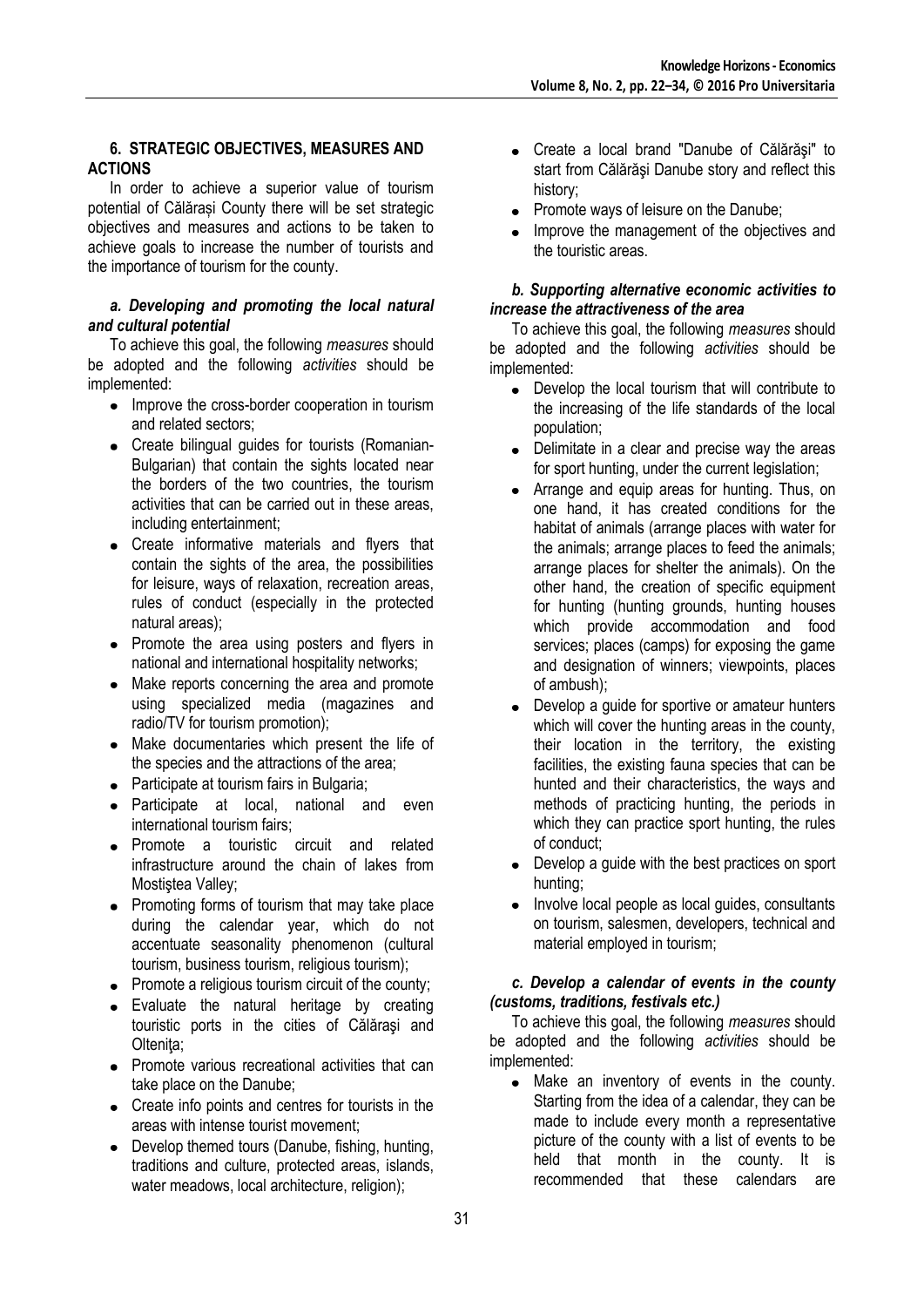**Volume 8, No. 2, pp. 22–34, © 2016 Pro Universitaria**

distributed free of charge to the population, tourists and foreign guests visiting the county;

- Revive and identify the festivals, fairs and other traditional events specific to the region;
- Organize and conduct festivals of the Danube, Save the Danube, gastronomic festivals, cultural festivals, ecotourism festivals, festivals of specific customs and traditions;
- Create spaces of presentation and sale of handicrafts, crafts and souvenirs;

## *d. The sustainable use of the existing tourism potential*

To achieve this goal, the following *measures* should be adopted and the following *activities* should be implemented:

- Practice ecological and sustainable tourism in order to protect and conserve the existing tourism resources, especially the species of birds that are nesting here or are passing through the area and fish species;
- Promote eco- tourism on the Danube;
- Create observation points and watchtowers for nature lovers but also for specialists (ornithologists, photographers) to practice birdwatching;
- Create and develop birdwatching towers and paths of access;
- Reduce the poaching activities by the legislation in force;
- Prepare management plans for the protected natural areas;
- Improve the management of the natural protected areas;
- Reduce the ecological imbalance among predators and prey fish species and restore the quality of the environment;
- Develop and modernize the infrastructure for collecting the wastewaters;
- Collect and manage the floating wastes;
- Promote some transportation methods that are ... friendly" with the environment:
- Use boats with paddles that don't produce noise, pollution or any harm and does not consume fuel;
- Develop the infrastructure of natural protected areas;
- Promote green energy;
- Create ecological landfills;
- Green the shores of the Danube and the tourist areas;
- Make more investment in green infrastructure (including protected areas, ecological corridors, ecoducte or eco- passages);
- Create, develop and expand the green parks with social and recreational destinations;
- Invest in the management, restoration and monitoring of ecosystems and habitats (including the forest regeneration and facilities and the restoration of the fund for fauna);
- Promote the environmental education, make a  $\bullet$ partnership with the Ministry of Education to establish the specific curricula;
- Support NGOs in the awareness of citizens  $\bullet$ about the environmental protection;
- Control the activities of catching, capturing,  $\bullet$ buying and selling domestic and foreign plants and animals from the wildlife;
- Organize thematic tourism packages related to nature but avoid parking in areas with natural vegetation and reduce the number of visitors during the year to avoid the formation of paths that facilitate the access to these areas;
- Make a thematic route for observing the micro  $\bullet$ relief specific to the islands and the animal species.

## *e. Develop related activities of tourism*

To achieve this goal, the following *measures* should be adopted and the following *activities* should be implemented:

- Create premises for a diversified economic development of the county;
- Promote and support business development initiatives in agro-tourism;
- Create and develop small and medium companies in the non-agricultural sector;
- Provide support for the association and  $\bullet$ networking with manufacturers;
- Develop the cross-border relations and expand this cooperation in culture domain;
- Promote partnerships between cultural operators, business and local government.

## *f. Creating a web portal to promote tourism in the area*

To achieve this goal, the following *measures* should be adopted and the following *activities* should be implemented:

- Promote using e-marketing by creating a dedicated web page with text in Romanian, English and possibly Bulgarian, with representative and attractive images and other useful information concerning the type of arrangements for accommodation, transportation etc.;
- The main info points of this portal include: geographical location, major roadways in the county, natural tourist attractions (relief, climate,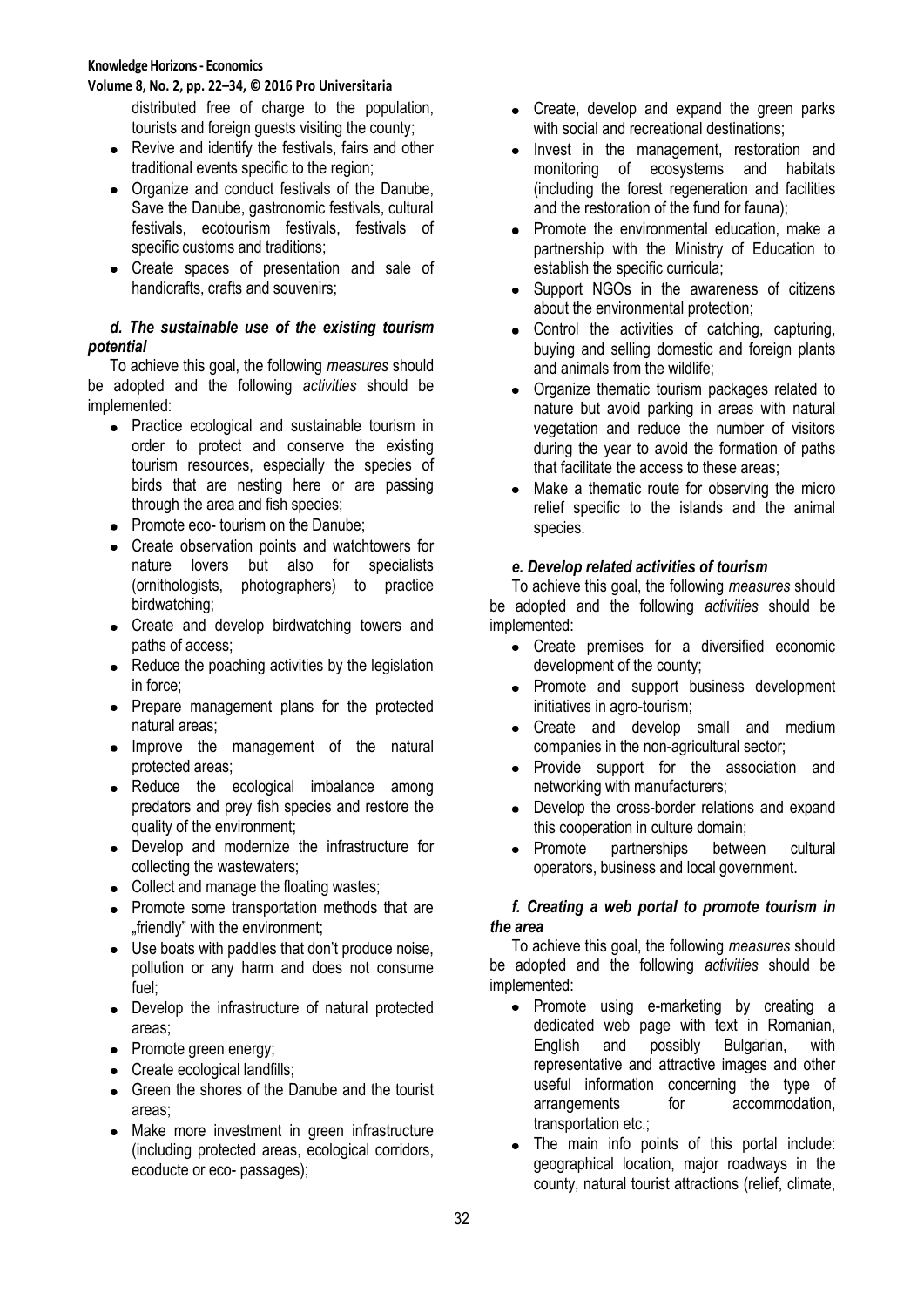flora, fauna, hydrography, protected areas),<br>anthropogenic attractions (monuments. (monuments. museums, churches, traditions, customs etc.), accommodations, catering facilities, gourmet specifics of the area, fishing, hunting areas, rules of conduct, rules of access, recreation areas, seating areas, legends of sightseeing, calendar events, development strategies in tourism, maps, video presentations area, photo gallery, useful links and contact;

Create a web page for every attraction objective in the area, protected area, accommodation and catering structure.

## *g. Identify the tourism demand for the area and how to increase tourists' interest in terms of conservation of the environment*

- Develop studies and research on the preferences of potential tourists for Călărași county, in terms of forms of tourism, favourite accommodation structures, expenses made, tourist destinations preferred, means of transportation used, sources of tourist information etc.;
- Identify the profile of the tourist visiting Călărași county;
- Carry out surveys among tourists in the county to identify qualitative issues on tourism in the area;
- Analyse the results of the surveys, studies and researches so as to identify the tourist's preferences;
- Take the necessary measures to meet the full needs of tourists, exceeding their expectations and adapt to their wishes.

## *h. Improve the methods of collaboration and articulation between interested actors*

- Build a network of local multi-stakeholder to strengthen the local tourism activities in public policies;
- Organize meetings and workshops to inform all stakeholders on legislation, strategies, legislative changes, decisions of the local councils and the County Council;
- Develop a permanent cooperation between the local government, the county, the local population, tourism agencies, NGOs, environmental organizations, professional associations, local businesses, tourism services, owners of accommodation, food, recreation and fishing areas;
- Create a platform for work and discussion among all stakeholders in tourism.

## **CONCLUSIONS**

Starting from the desire of local authorities to develop tourism for sport fishing, the situation and the state of the existing categories of accommodation units does not allow for the moment, to achieve such a goal. The motivation is related to the small number of accommodation units intended for those who practice this form of tourism or even to their non-existence (lack of camping, lack of tourist stops, one single touristic house decommissioned in 2015, three boarding houses and agro tourism).

If at a national level there are 18 types of accommodation units, in Călărași County, in 2015 there were only six such structures, therefore the need to diversify. The accommodation structures such as villas, bungalows, holiday villages, camping, touristic halting places, touristic boarding houses, are all examples of accommodation for those who enjoy fishing. But this county has other anthropogenic attractions which impose the appearance of other accommodation facilities such as hotels for young tourists, hostels, perhaps school and pre-school camps - required due to the proximity of the County with Bucharest - a city with a large school and preschool population, so a potential market.

The access infrastructure is insufficiently developed in the tourist areas, therefore the tourist utilities and technical equipment lead to improper and low use of the functional accommodation capacities.

Therefore, the proposed strategy regarding the tourism marketing of the destination called the Călărași county which includes 8 strategic objectives to be achieved through the development of numerous activities, will increase the tourist demand and bring a positive impact on the local economy. More than that, through this strategy it will be created a working platform for all those involved in tourism in Călărași county.